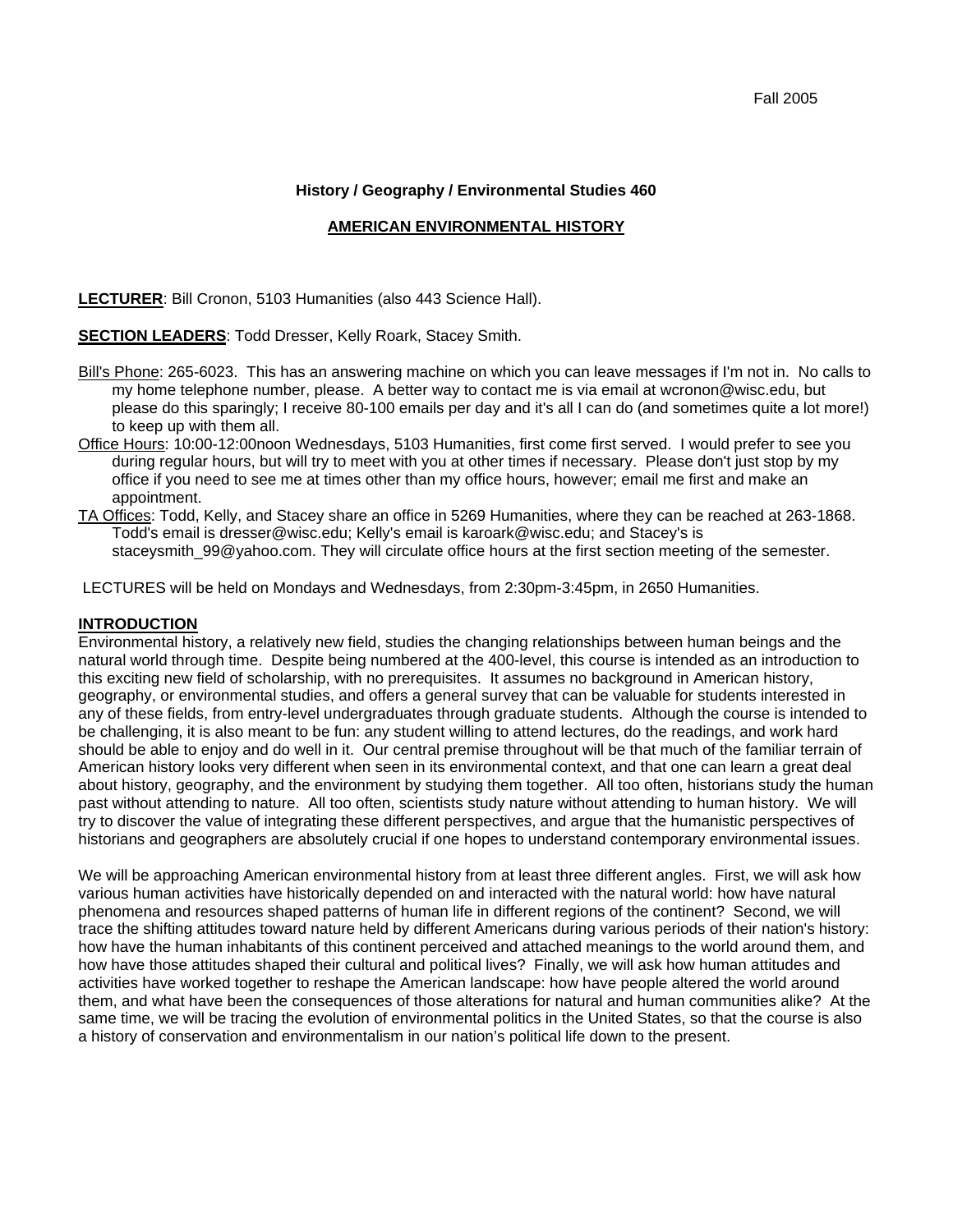### **A NOTE ON THE READINGS**

This syllabus provides a detailed outline of what we'll be covering in the course, and we strongly advise you to refer to it often as you plan your studying. Readings are extensive, but they are generally not difficult; they have been chosen as much as possible to be fun and provocative as well as informative. All required texts are available at the University Bookstore. They are as follows (call numbers are included):

William Cronon, Changes in the Land, GF 504 N45 C76 2003 William Cronon, Nature's Metropolis, F548.4 C85 1991 Aldo Leopold, A Sand County Almanac, QH81 L56 1966 Adam Rome, The Bulldozer and the Countryside, GE197 R66 2001 David Stradling, Conservation in the Progressive Era: Classic Texts, QH76 C6545 2004 Louis Warren, American Environmental History, GF503 A445 2003 Donald Worster, Dust Bowl, F786 W87

Note that you will not be reading all of these books in their entirety, and all are available on reserve in Helen C. White library and/or at the Wisconsin Historical Society Library. You needn't purchase all of them, and you should feel free to read library copies or share books with classmates. Other readings are available as course handouts or an electronic reserve.

### **COURSE GRADING**

The midterm exam counts for 20% of your grade, and the final for 30% of it; the paper counts for 30%; and section participation for the final 20%. Please note in particular that we take section participation very seriously in this course. Learning how to talk enthusiastically and intelligently about significant subjects is actually one of the most important skills you can learn in college, and this course is a great place to work on that skill. We'll be dealing with interesting readings about historical subjects that have important implications for our present and future, so it shouldn't be hard for you to come to section with questions and comments you'd like to share with other members of the group. Try to make a special effort to get to know not just your section leader, but the other students in your section. We promise this will not only make the course more enjoyable, but will add a lot to what you learn as well.

#### **EXAMINATIONS**

There will be two exams, a midterm and a final, each covering their respective halves of the course in their objective sections; the final will also require you to write comprehensive essays covering the course as a whole.

#### **THE PLACE PAPER** (5-6 pages; 6-10 pages for Honors undergrads and grad students):

This is due at the beginning of lecture on Monday, November 28, and is intended to give you an opportunity actually to do environmental history yourself as a way of synthesizing what you've learned from the entire course. In it, you are to choose some place--either located in Madison or somewhere you know well from your home or travels--and write a brief essay discussing your interpretation of its environmental history, using materials we've studied in the class. Because this is a brief paper, you'll need to think carefully about what parts of your chosen place you wish to explore in your essay: it is far better to discuss a few aspects well than many aspects superficially. Write a description or tell a story that will explain to the reader how this place came to have the shape and qualities it has today. You should think of this paper is an exercise in historical, geographical, and environmental interpretation, asking you to read a small patch of landscape as a historical document of past environmental change.

Since we'd like you to be thinking about this paper from the very start of the semester, we'd like to offer you some suggestions for the how best to approach it. Remember that the most important aspect of this assignment is for you to have an experience trying to "read" an actual landscape. We fully understand that you don't know enough environmental history to construct a complete or fully accurate narrative of environmental changes that have shaped your chosen place. What we're looking for instead is that you take a long, careful look at the place and try to see it with unfamiliar eyes, taking nothing for granted but looking at everything you see there as if you'd never seen it before. Then ask how the things you see might have come to be there. (This assignment may go better and be more fun if you imagine that you're a visitor from outer space who's just landed and is trying to make sense of all the strange things you see around you: why on earth do people live this way? How did the lives of earlier inhabitants leave traces that can still be seen?) As the first lecture of the course suggested, the trick is to ask as many questions as you can about landscapes you ordinarily take for granted. (Remember, you can go back and reread that first lecture, which is printed as an essay called "Kennecott Journey" in the book Under an Open Sky: Rethinking America's Western Past, edited by myself; it's on reserve at Helen C. White and the Historical Society under call number F591 U53 1992, and a PDF version of it is even more conveniently available on the electronic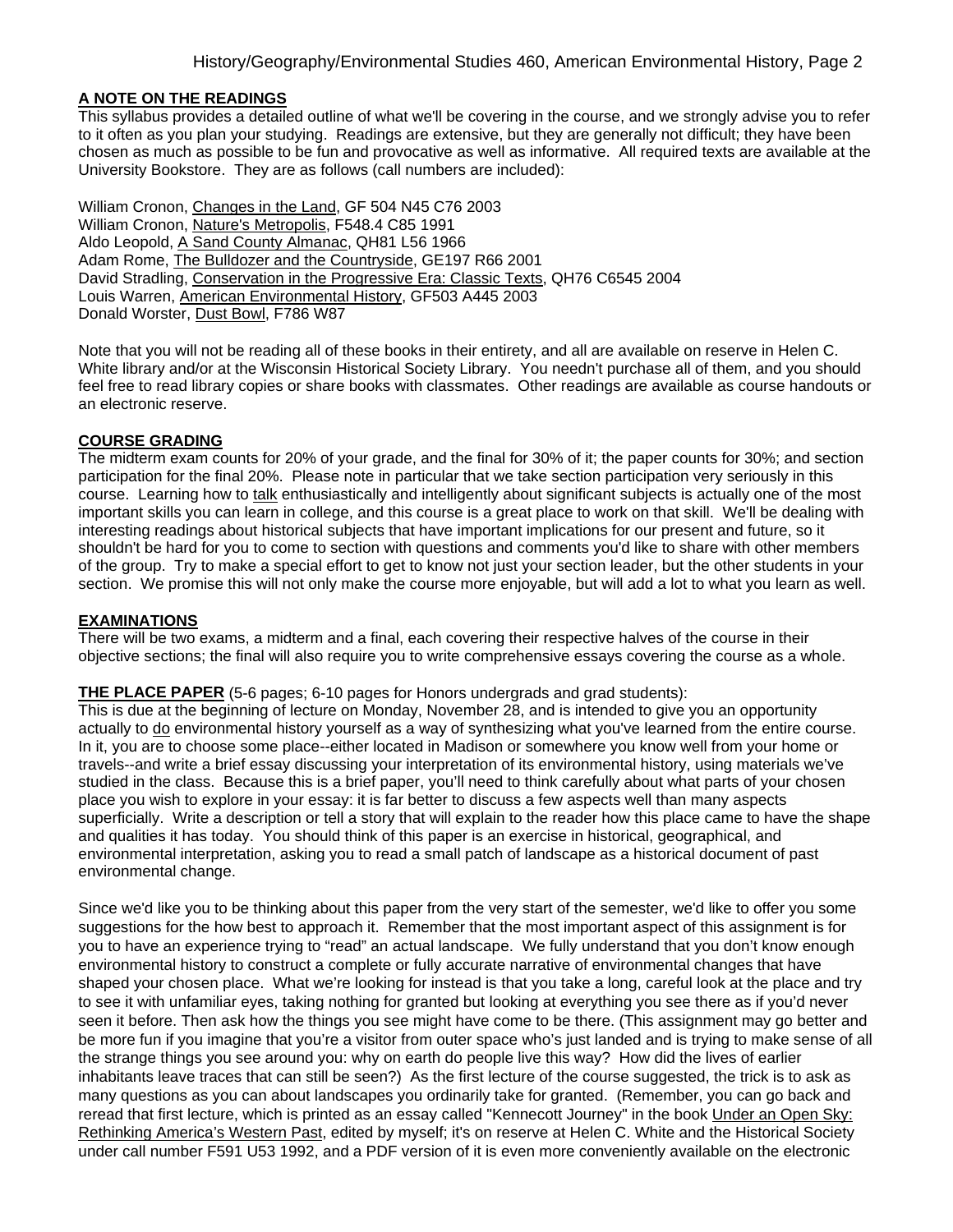reserve list for the course.) Use materials from the readings and from the lectures to help you think about the kinds of questions you want to ask, and do the best job you can answering those questions with the things you see on the ground. Unless you have a strong background in field ecology, you'd probably do well not to worry too much about trying to identify individual species of plants and animals, though you should at least look closely at these just to see what you can figure out about the way they're arranged on the land; more importantly, though, look at the broader patterns of boundaries, buildings, street patterns, fence lines, utility services, etc., instead.

If you're having trouble choosing a place to write about, consider these suggestions right here in Madison; most can easily be applied to other locations as well:

- Walk along a railroad track for a mile or more (the one behind the Kohl Center that has become a bike path west of the intersection of Regent Street and Monroe Street would be a good choice) and think about its relation to the surrounding landscape. Ask how adjacent sites relate to the railroad, and how those relations may have changed with time. In what ways does the railroad divide the surrounding land, and in what ways does it connect it? How might these divisions and connections have changed with time?
- Spend an hour or two in a cemetery and see what you can learn from it as a historical document (the ones on both sides of the Speedway, just beyond Madison's West High School on Regent Street, are excellent for this exercise). What can you learn about the lives of those who are buried there? How long they lived, how they died, what their family relations were, etc.? What does the cemetery tell you about their attitudes toward life, death, and their place in the natural world? How does the physical form of the cemetery itself (as opposed to individual graves) reflect cultural attitudes toward nature?
- Drive or bicycle west from the UW stadium along Regent Street, Speedway, and Mineral Point Road until you're well out into the agricultural countryside (if you can, go as far as Pine Bluff, or even to the point where the road finally ends at Highway 78, which would be a round trip of 20-30 miles). As you ride, look very closely at the changing spatial arrangement of streets, buildings, and settlement patterns. How do houses change? Look at their sizes, styles, presence or absence of garages and porches, nearness to neighboring houses, sizes of front and back yards, relation of residential and non-residential buildings, etc., etc. Look at the presence or absence of green space. As you drive west, you're essentially moving through neighborhoods that were built in each succeeding decade of the twentieth century. The spatial changes you see directly reflect chronological changes in the history of Madison's built environment and its relations to the surrounding landscape.
- Try comparing two different residential neighborhoods in Madison and writing a brief paper on the key differences you notice between them. The City of Madison's Building Inspection Unit in the basement of the old post office at 215 Martin Luther King Boulevard has a series of good pamphlets which take you on guided tours of historic neighborhoods in the city; if you want, you'd be welcome to pick up one or more of these (they're free), take the tour, and write about what you see along the way. Just be careful not to write a paper that only reports what you learn from the tour guide; be sure to look at what you see and write about the landscape itself.
- Find the "Lost City" in the southeast part of the UW Arboretum and see what you can figure out about its past. This is an old failed subdivision from the early twentieth century which is now completely overgrown by the forest (it could be harder to find in deep snow!). You can find a map of where to locate it in the Arboretum visitor's center, and you could read about its past if you want some background in Nancy Sachse's book, A Thousand Ages, QK 479 S16 1974.
- Walk to the end of Picnic Point and spend time looking at the skyline of Madison. Think about the different human elements that make up that skyline, and ask yourself how and when they might have come to be there. Then go examine those same elements close up and read what you can from their sites.

Remember, the most important goal of this assignment is to look at a place, ask questions about it, and think about its past with reference to the historical and geographical phenomena you've learned about in this course. This is much harder when you're worrying about it in the abstract than when you're actually doing it. It really doesn't matter what place you pick. You could literally go to anywhere in Madison or your hometown and take a random walk through a neighborhood, thinking about everything you see along the way.

Although this is not primarily a paper based on written documents--we really do want you to have the experience of trying to read an actual landscape--we strongly encourage you to track down at least a few documents that will help you understand the changing landscape of your chosen place. For instance, looking at old photographs can be wonderfully suggestive about how your place has changed in the past. If you're writing about Madison, there are a couple excellent photographic histories of the city and the university which I've placed on reserve at Helen C. White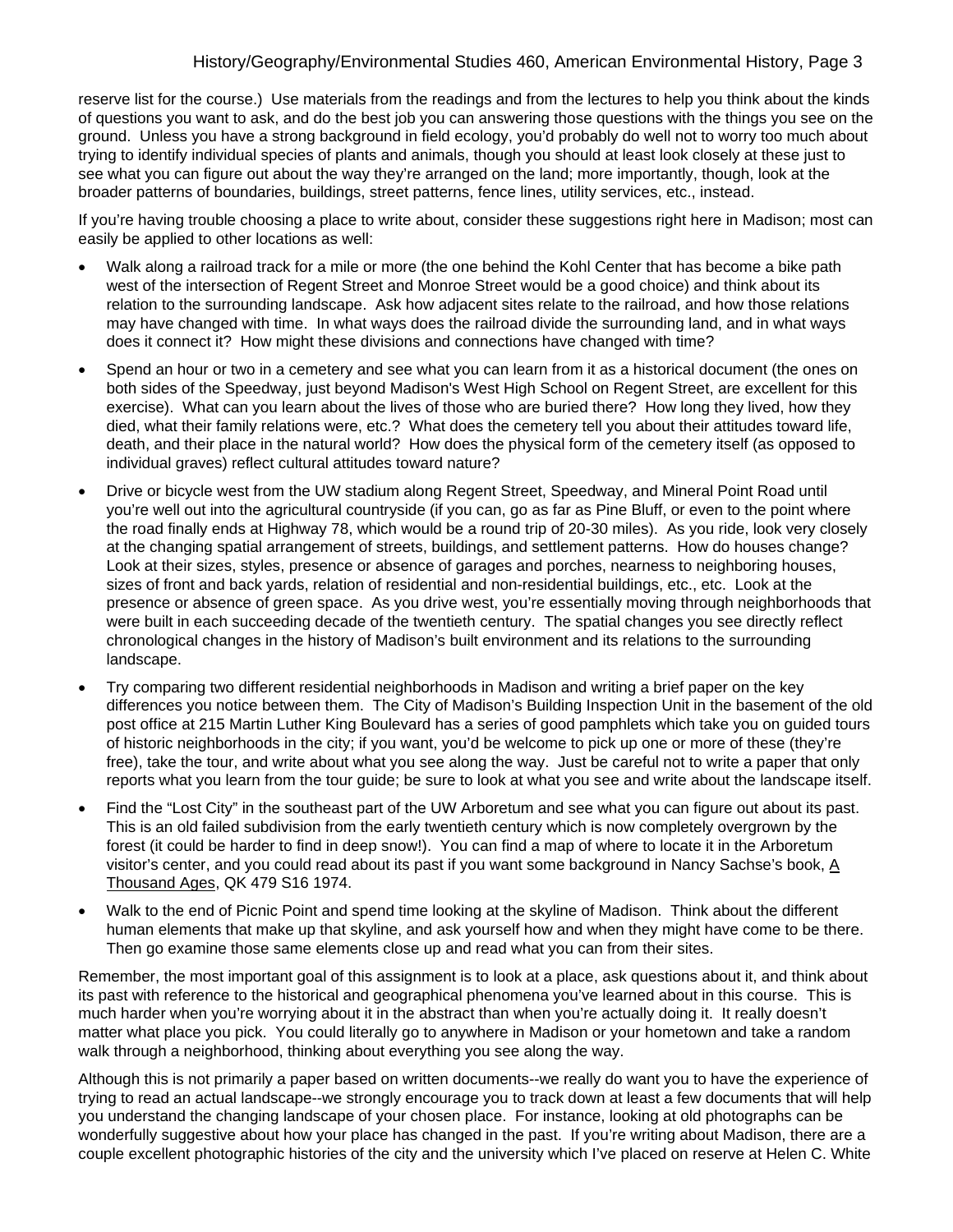Library: David Mollenhoff's Madison: The Formative Years, F589 M157 M64 1982; and Arthur Hove's The University of Wisconsin: A Pictorial History, LD 6128 H68 1991; there should be copies not just on reserve but in the non-circulating reference collection to; multiple copies of Mollenhoff's heavily illustrated book are in the Geography Library in Science Hall and the Wisconsin Historical Society Library as well. Even if you only spend half an hour looking through these, they could be extremely helpful to you, especially if you're having trouble with the assignment.

There are a number of ways you could learn more about your chosen place. The suggestions I've listed below relate mainly to Wisconsin places, but most would be equally well suited to other parts of the country as well.

- Look at old photographs of your chosen place. The State Historical Society's Iconographic Collection (located in the Archives on the 4th floor) has a vast collection of images of places from Wisconsin and elsewhere. Nothing is better than a picture for helping you see a past place and relate it to the present.
- Look at a series of maps of your chosen place to see how it has changed over time. The Cartographic Collection of the Geography Library in Science Hall can be very helpful here. Aerial photographs might also be very suggestive if they're available.
- If you've chosen an urban place, check out the amazing collection of bird's-eye views, most published during the nineteenth century, that have been digitized on the Library of Congress's American Memory website. The URL for these is: http://memory.loc.gov/ammem/gmdhtml/gmdhome.html. Check under "Cities and Towns" and search for the place about which you're writing, but don't hesitate to explore other parts of the website as well. The American Memory website is an extraordinary source for digital documents: photos, maps, texts, almost anything you can think of.
- In the late 1920s or early 1930s, the Wisconsin Department of Natural Resources produced an extraordinary series of "Land Inventory Maps" which show the uses of land for every township in the state. These are available at the Archives of the Wisconsin Historical Society, and can be very helpful indeed for helping you understand changing rural land use. (You can read more about this amazing cartographic resource at http://steenbock.library.wisc.edu/general/bordner.html, and access the actual maps at http://webcat.library.wisc.edu:3200/EcoNatRes/ under "Land Economic Inventory."
- If you want to go even further back in time, you could look at the original land survey records of the 1830s and 1840s, getting a rough sense of what the land looked like when the first American surveyors came through to impose the grid system upon it. These maps, along with the original surveyors notes, are now also available on-line, so you can peruse them for places you know at http://libtext.library.wisc.edu/SurveyNotes/.
- Track the changing population of the place in the manuscript census, which is available for every year between 1840 and 1930 except 1890 (for which the census records were destroyed in a fire). Microfilms of the census for every state in the country are available at the Historical Society. These will tell you who lived in a place, their family relationships, their birth places, their occupations, etc. If you're writing about a rural place in Wisconsin, you should also look at the manuscript records of the Agricultural Census, which give you a complete picture of the crops and animals raised on every farm in the state during the census years. These are in the Historical Society too, in the back left corner of the Reading Room.
- If you're studying an urban area, look at old city directories, which often list the residents and businesses of a community not just alphabetically but according to their street address. A directory enables you almost literally to walk down the same street in the past that you've walked down in the present, seeing how the people and businesses have changed in the interval.
- Look at old county atlases or histories for your place. These were published for many counties in the Midwest primarily in the 1870s through the 1890s, so can give you lots of interesting information about your place during the nineteenth century. The Historical Society has an excellent collection.
- And of course: talk with people who have lived in your place for a long time.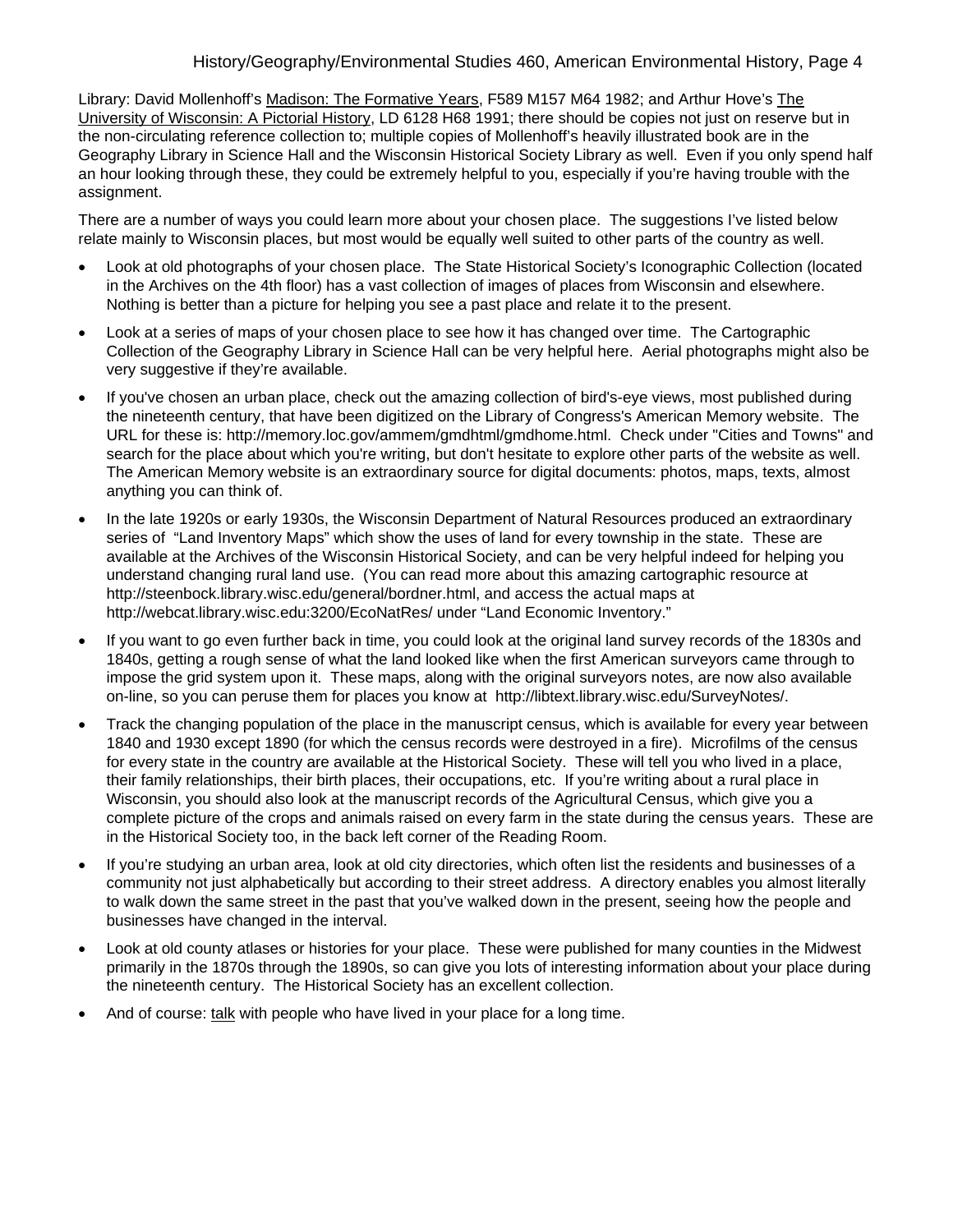### **ADVICE ABOUT HOW TO WRITE YOUR PLACE PAPER (WITH THANKS TO ITS UNKNOWN AUTHOR)**

Finally, here are some tips about how to approach the writing of your place paper, and also about how we'll be grading it. I've adopted these from the excellent writing standards that a colleague at the Nelson Institute for Environmental Studies uses, and my colleague in turn adapted them from rubrics like this that have circulated widely on the Web. I would love to be able to give credit to their original author, but haven't been able to determine who that that person might be (if anyone can figure this out, I'd be very grateful to know!). This text has been slightly modified to fit this course, but are otherwise borrowed pretty completely from my colleague's version of the rubric.

Your goal in this Place Paper is to offer an original interpretation of your chosen landscape based on your own observations and research on the one hand, and on course readings and lectures on the other hand. We will evaluate your work using the following criteria:

**STRUCTURE**: Begin your paper by introducing the reader to your place, and by orienting the reader to the major questions and interpretive approaches you intend to use for understanding it. It's fine to start with an anecdote or a description of the place if you think that's the best way to proceed, but be sure to clarify early in the paper the main themes you'll be addressing. Following your introduction, build your essay as a series of well-structured paragraphs. Each paragraph should have a topic sentence, and usually 3 to 5 additional sentences that clearly support that topic sentence. Each paragraph should explain one major idea, not 3 or 4. Each paragraph should have a clear connection to the next. Pay attention to transitions! End with a strong conclusion that tells readers what they've learned about your place and why they should care about the interpretation you're offering of its history.

**ANALYSIS**: Why should the reader believe you? What arguments for and against your thesis make sense? How can you disprove counter-arguments, or account for evidence that seems to contradict your thesis? Your analysis should offer new ways to think of the material. All ideas in the paper should flow logically. Your argument should be identifiable, reasonable, and sound. Support your thesis with arguments based on evidence from your chosen landscape and from the primary and secondary sources you've researched. All sources should be clearly and accurately identified in footnotes or endnotes using a consistent citation format from a manual such as Kate L. Turabian's Manual for Writers of Term Papers, Theses, and Dissertations, itself based on the classic Chicago Manual of Style, which has recently been published in a new edition that pays much more attention to Internet resources and forms of citation.

**STYLE**: We will reward clear, active, powerful writing. PLEASE do not use the passive voice. Do not start sentences with "It is....", "There is..." or "There are...." Use active verbs. Revise your paper to remove wordiness, redundancy, passive voice, vagueness, and inactive verbs. Make sure that your grammar and spelling are correct. Careless errors, especially run-ons and comma splices, WILL lower your grade.

For example: This is an example of BAD writing: "It can be shown that farmland on the Great Plains was harmed by poor farming practices."

This is an example of BETTER writing: "Farmers on the Great Plains plowed on steep slopes, causing soil erosion."

What's the difference? In the first sentence, "It can be shown" is in the passive voice, starts with the word "It," and is wordy, redundant filler. The phrase doesn't wake up the reader, and it doesn't convey any meaning. Get rid of it.

The phrase "farmland was harmed" is an example of the passive voice. Do your absolute best to get rid of the passive voice. Your writing will be much more interesting and precise. The passive voice is usually a vague copout: you don't have to say who did what and why. Revising into active voice makes you think about who is responsible. For example, the second example tells us exactly who harmed the soil: "farmers plowed on steep slopes, causing soil erosion."

**ORIGINALITY**: Although you can get a good grade (a B) for presenting arguments developed in lecture and section, an A paper is one that develops original insights and arguments. We strongly encourage you to think for yourselves about the place you've chosen, giving evidence from course materials and readings, but pushing your insights based on your own observations and research.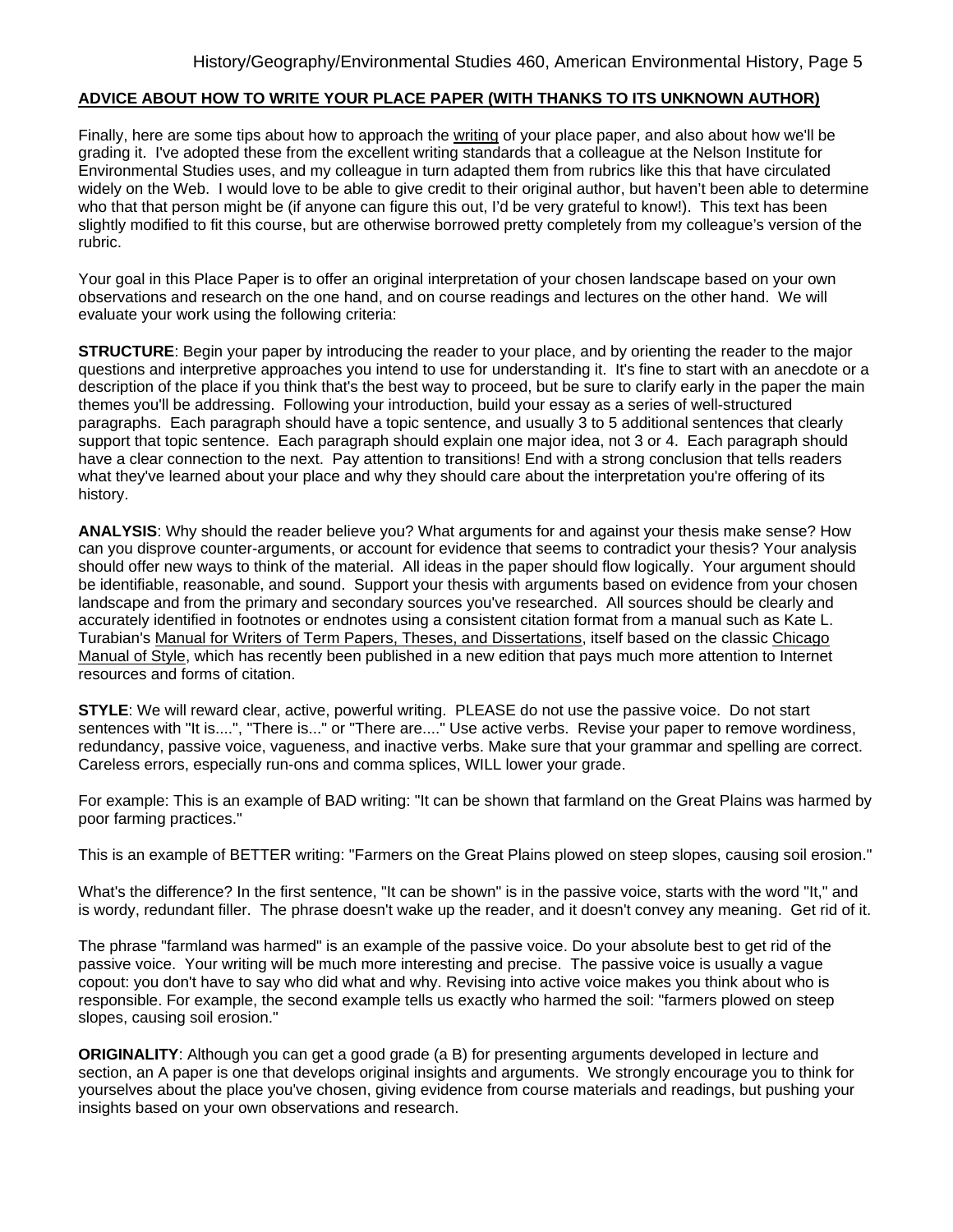### **GRADING STANDARDS FOR PAPERS:**

**The Superior Paper (A: 94-100) Structure**: Your thesis and narrative are clear, insightful, original, sophisticated, even exciting. Your story and your arguments are well integrated with each other. All ideas in the paper flow logically; your argument is identifiable, reasonable, and sound. You have excellent transitions. Your paragraphs have solid topic sentences, and each sentence clearly relates to that topic sentence. Your conclusion is persuasive.

Analysis: You support every point with at least one example from your primary sources, all of which are flawlessly annotated using a standard citation format. You integrate quoted material into your sentences well. Your analysis is fresh and exciting, posing new ways to think of the material. You anticipate and successfully defuse counterarguments.

Style: Your sentence structure, grammar, spelling, and citations are excellent. You have NO run-on sentences or comma splices. Your writing style is lively, active, and interesting. You use active verbs, and minimize the passive voice. You are not wordy or redundant.

Originality: Your narrative and arguments show a great deal of independent insight and originality.

**The Very Good Paper (AB 88-93) Structure**: Your thesis and narrative are clear, insightful, and original. Your argument flows logically and is sound. You may have a few unclear transitions. You end with a strong conclusion.

Analysis: You give examples to support most points, and you integrate quotes into sentences; your notes are nearly perfect. Your analysis is clear and logical, and even makes sense. You acknowledge counter-arguments.

Style: Your sentence structure, grammar, spelling, and citations are good. You have no more than one run-on sentence or comma splice. Your writing style is solid and clear. You use active verbs, and minimize the passive voice. You are not wordy or redundant.

Originality: Your arguments show independent thought.

**The Good Paper (B 82-87) Structure**: Your thesis and narrative are clear, but may not be insightful, original, or easily identified. Your argument is generally clear and appropriate, although it may wander occasionally. You may have a few unclear transitions, or paragraphs without strong topic sentences. You may end without much of a conclusion.

Analysis: You give evidence to support most points, but some evidence may appear where inappropriate, and not all are accurately cited. Your argument usually flows logically and makes sense, although some gaps in logic may exist. You may fail to address counter-arguments.

Style: Your writing style is clear, but not always lively, active, or interesting. You sometimes use the passive voice. You may become wordy or redundant. Your sentence structure, grammar, and spelling are strong despite occasional lapses.

Originality: You do a solid job of synthesizing material presented in lectures and readings, but do not develop your own insights or conclusions.

**The Borderline Paper (BC 77-81) Structure**: Your thesis and narrative may be unclear, vague, or unoriginal, and may provide little structure for the paper. Your paper may wander, with few transitions, few topic sentences, and little logic. Your paragraphs may not be organized coherently.

Analysis: You give examples to support some but not all points. Your points often lack supporting evidence, or else you use evidence inappropriately, often because there may be no clear point. Your quotes may be poorly integrated into sentences. You may give a quote, but then fail to analyze it or show how it supports your argument. Your logic may fail, or your argument may be unclear. You may not address counter-arguments. Your end may dwindle off without a conclusion.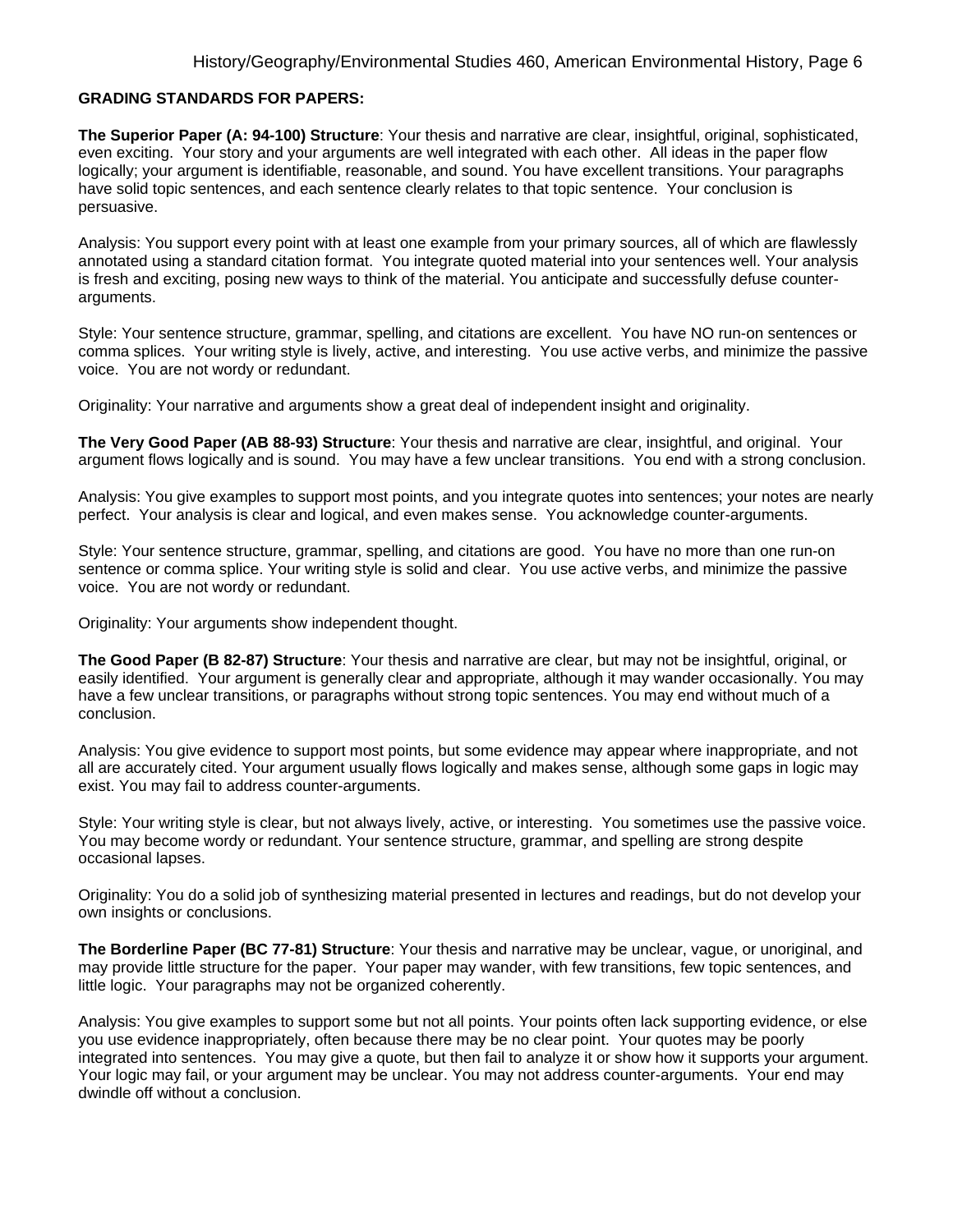Style: Your writing style is not always clear, active, or interesting. You use the passive voice, or become wordy or redundant. You have repeated problems in sentence structure, grammar, punctuation, citation style, or spelling. You may have several run-on sentences or comma splices.

Originality: You do a fair job synthesizing material presented in lectures and sections, but do not develop your own insights or conclusions.

**The "Needs Help" Paper (C 70-76) Structure**: Your thesis and narrative are difficult to identify, or may be a bland restatement of an obvious point. Your structure may be unclear, often because your thesis is weak or non-existent. Your transitions are confusing and unclear. Your paragraphs show little structure. The paper is a loose collection of statements, rather than a cohesive argument.

Analysis: Your examples are few or weak. Citations are flawed or missing altogether. You fail to support statements, and the evidence you do give is poorly analyzed or integrated into the paper. Your argument may be impossible to identify. Ideas may not flow at all, usually because there is no argument to support. The view of the topic may seem simplistic, with little effort to grasp possible alternative views.

Style: Your writing has problems in sentence structure, grammar, and diction. You have frequent major errors in citation style, punctuation, and spelling. You may have many run-on sentences and comma splices.

Originality: You do a confusing or poor job synthesizing material presented in lectures and sections, and do not develop your own insights or conclusions.

**The Bad Paper (D or F 0-69)**: A bad paper shows minimal lack of effort or comprehension . The arguments are very difficult to understand owing to major problems with mechanics, structure, and analysis. The paper has no identifiable thesis, or an incompetent thesis. It's difficult to tell that you've come to class.

In summary: we ask that you think seriously and creatively about the content of this paper, and that you write it as well as you know how. You will be evaluated for the quality and concision of your prose as well as for the breadth and depth of the thought you put into it. That said, please try to relax and have fun with the essay: it's your chance to play with the ideas in the course, and to test out different ways of looking at this complicated material. **Be forewarned that late essays will be marked down by at least one-third of a grade unless other arrangements are made well prior to the due date.**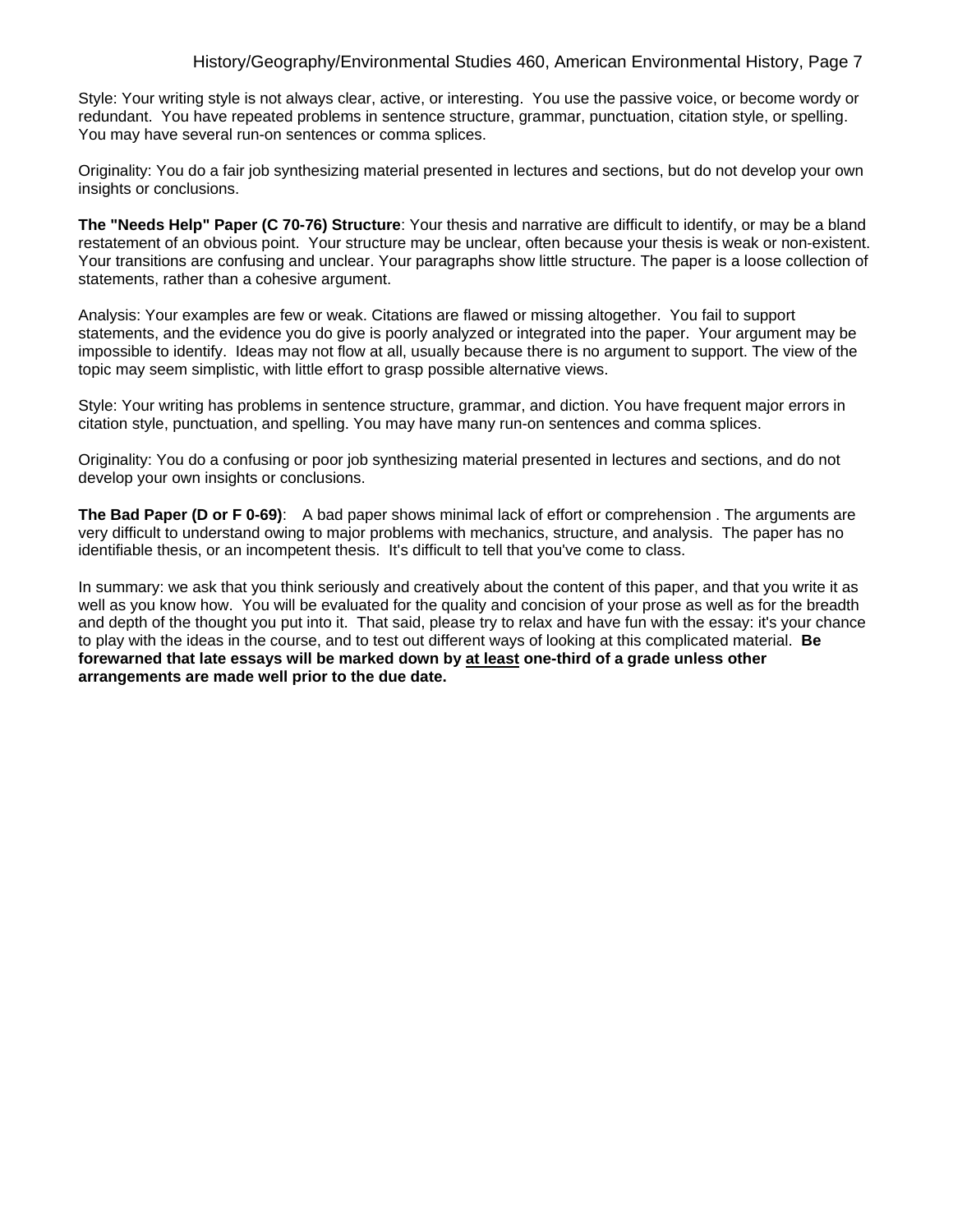# **WEEKLY OUTLINE OF LECTURES AND ASSIGNMENTS**

**IMPORTANT**: In the following outline, lecture topics are arranged into thematic "weeks" that do **NOT** correspond with ordinary calendar weeks, so don't be confused about this. For the purposes of this course, most "weeks" consist of a Wednesday lecture, the following Monday lecture, and the following section; this way, all discussion sections will be assured of having heard the same lectures and done the same readings by the time they meet. Occasionally (usually right before an exam), one of these thematic "weeks" may involve a number of lectures less than or more than two. The parenthetic number after each week's title is the approximate number of pages of reading assigned for that week.

## Week 1: INTRODUCTORY: DOING ENVIRONMENTAL HISTORY (4)

7 Sept: Introduction: Conversing with the Earth

12 Sept: The World That Coyote and Raven Made

SECTION: Warren, 1-3.

Optional: If you'd like, you can reread Bill's opening lecture, the original version of which is a published essay: William Cronon, "Kennecott Journey: The Paths Out of Town," in William Cronon, George Miles, and Jay Gitlin, eds., Under an Open Sky: Rethinking America's Western Past (New York: W. W. Norton, 1992), 28-51, which should also be available on electronic reserve through the Academic tab on your "My UW" page. The essay may help get you thinking about your own place paper for the course.

Week 2: INVASIONS (68) 14 Sept: Migration, Disease, and Death 19 Sept: Co-Invasion SECTION: Warren, 4-72.

WEEK 3: REWORKING THE LAND (228)

21 Sept: Selling Animals 26 Sept: A World of Fields and Fences SECTION: Cronon, Changes in the Land, xi-185 (of 20th anniversary edition); Warren, 95-100, 101-23.

WEEK 4: RETHINKING NATURE  $(8 + 1/2)$  of  $334 = 175$ )

28 Sept: The Flow of the River: Industrial Revolutions 3 Oct: Mountain Gloom, Mountain Glory: Sublime and Picturesque SECTION: Romanticism handout (distributed on-line); read 1/2 of Nature's Metropolis assignment for next week.

# WEEK 5: THE COUNTRY AND THE CITY (16 + 1/2 of 334 = 183)

5 Oct: The Machine in the Garden: Agricultural Revolutions 10 Oct: Improving Nature SECTION: Nature's Metropolis, 1-259, 310-85; Warren, 124-40

WEEK 6: LANDSCAPES OF DEATH (19)

12 Oct: Hunters and Hunted 17 Oct: Even the Oceans Fail SECTION: Warren, 160-79.

WEEK 7: VISIONS OF PROGRESS (no new reading; review for exam) 19 Oct:: The Child in the Garden 24 Oct: Out of the Earth (Guest Lecture by Stacey Smith)

SECTION: Review for midterm exam.

## *24 Oct. REVIEW SESSION FOR MIDTERM EXAM, 7:00-8:30pm*

*26 Oct: MID-TERM EXAM*